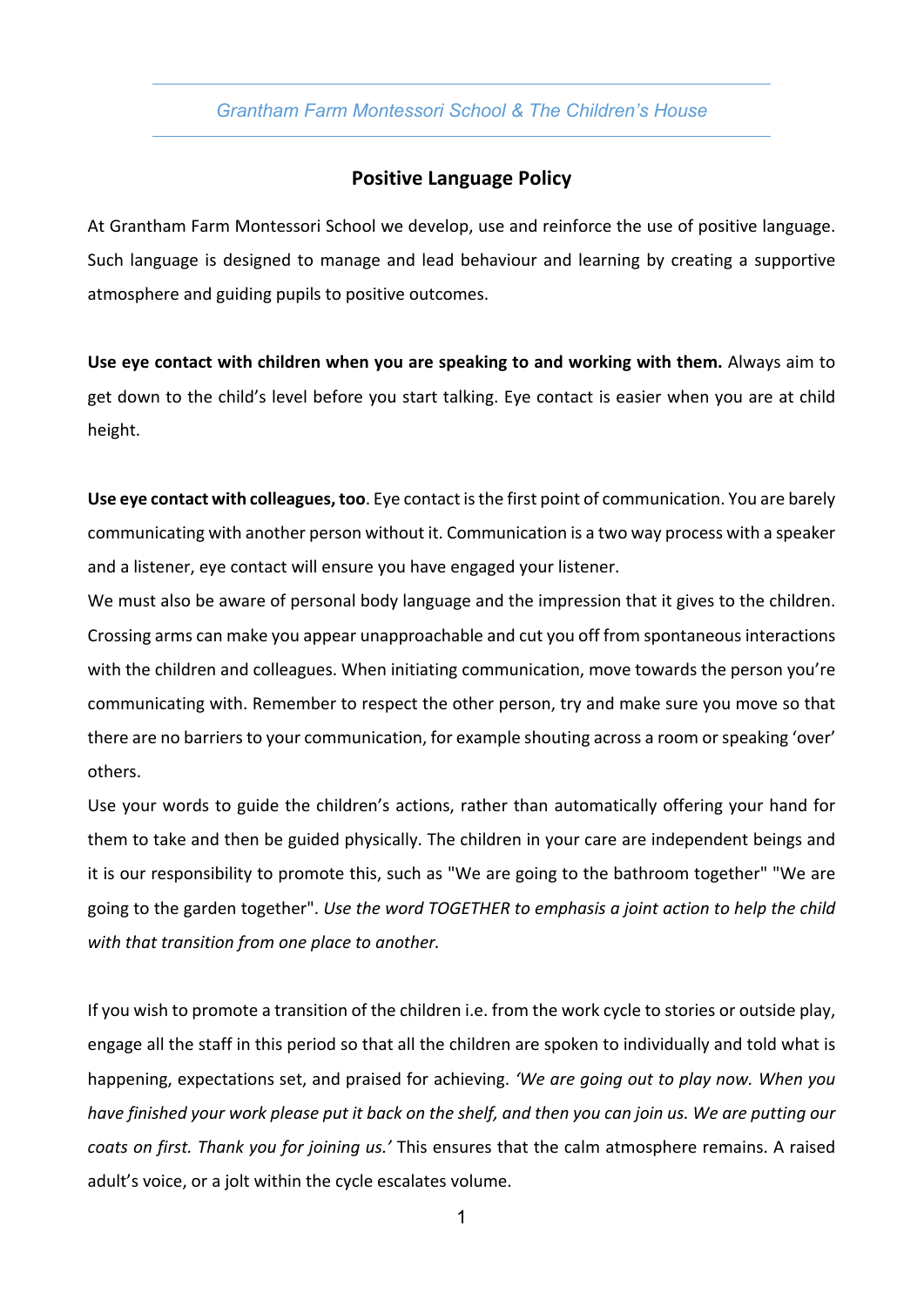#### **Across the stages of development:**

### **Early Montessori / The Children's House (30 months to 3yrs)**

Although the children are now moving, walking and starting to talk, they are still in a very ego-centric stage of development and are not capable of 'sharing' in the conventional meaning of the word. The children are social beings, but all with their own independent energy to act on their surroundings at different times, on different things, in different ways.

The child's internal sense of order can be re-enforced and fostered, where the children are given the responsibility of simple tasks such as tucking in their chairs, wiping the table, helping themselves to an activity and returning it to its place, on the shelves or table. Their main 'task' within this age span is to work out what everything does, how it works, to perfect their movements and start that incredible journey into verbal communications.

In the environment ensure there is a wealth of opportunities to explore and manipulate didactic and creative materials independently, but within a social setting. Provide safe places to climb up and down, throw, read, build and construct, use simple implements. These latter materials can start to be used in defined spaces, such as on mats, where all pieces are kept on their on spaces. It means that three children can be working with the construction materials, but each one can have their own materials on their own mat. The child is therefore socially engaging in the same activity but in their own way, in their own space!

'Bobby these are ……. brick's. These are your bricks. If you would like to play with the bricks we play with them on this mat. That is exactly where we play with the bricks. Thank you for playing with your bricks on your mat'. (These sentences will be required to be repeated many times initially)

*A vital key is to observe, know each child, what they are interested in and provide opportunities for them to use their energies constructively.*

It is at this point where it is really easy to use sentences that put 'ideas' into children's heads. 'Do not draw on the table, don't climb on the chair, don't push your friend, don't kick the bricks down, don't put your feet on the books etc. You cannot undo something in a child's mind until it is already

2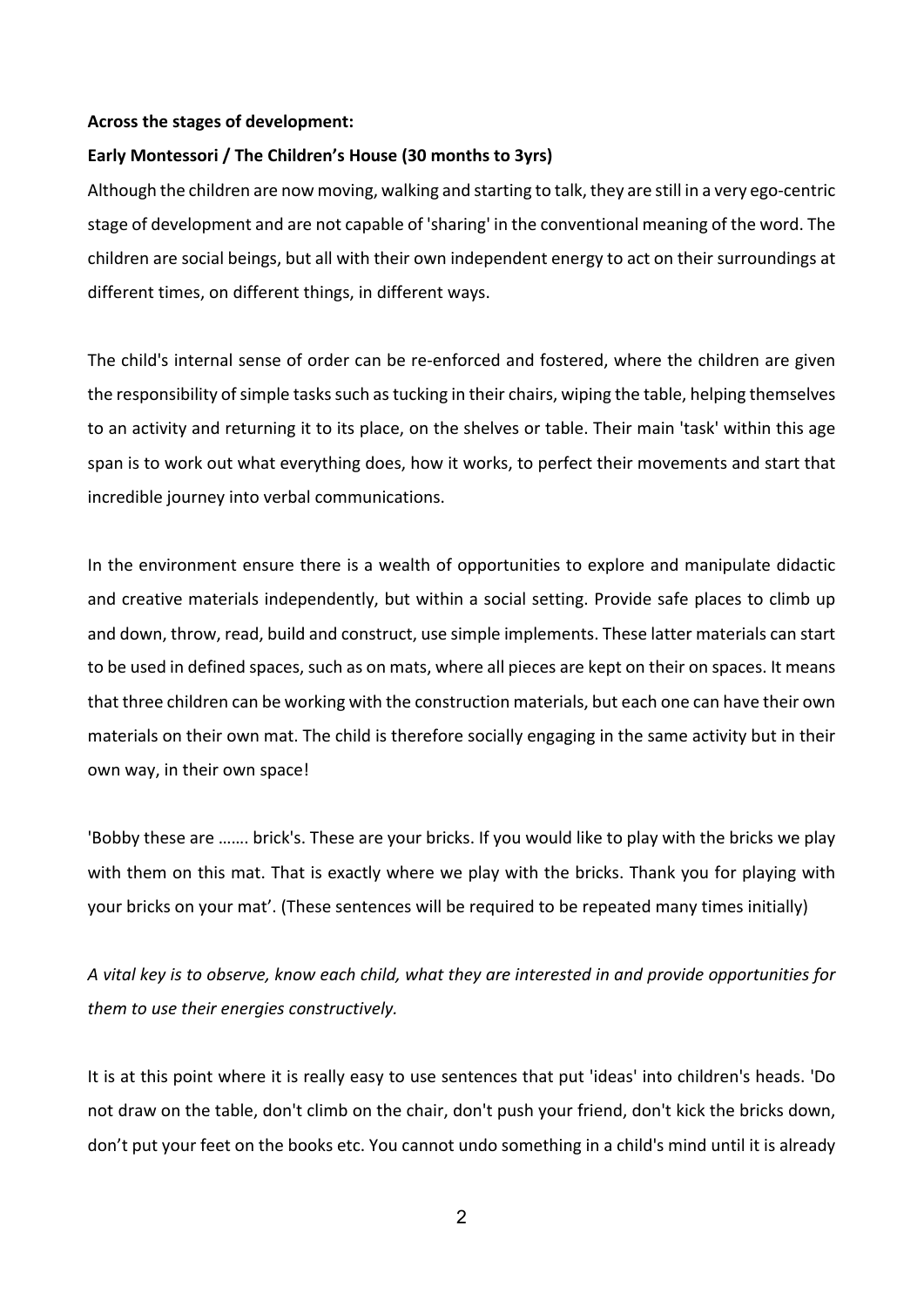# *Grantham Farm Montessori School & The Children's House*

planted in there. You say the words above and the child will not hear 'don't. They will only hear 'draw on the table' and then we wonder why that happens.

If I say to you - 'Don't think of Elvis Presley'. You are now thinking of Elvis! You have to think about Elvis before you can then NOT think about him.

*Here we have to rephrase, and use words to direct the child towards the appropriate actions. A simple way to remember how to rephrase is 'tell the child what TO do and not what not to do' using phrases such as, 'Safe walking indoors, please', 'When we draw we keep the pencil on the paper', 'When we are at Nursery we keep our bottoms on our chairs', 'We play gently with our friends' (this is how I play gently, you show me how you play gently with your friend) 'We use our hands when we play with the bricks', 'We keep our feet on the floor when we are at school,' 'Use our hands for the books and then we can read the books'.*

A habitually negative way to attempt to guide children's behaviour is to add the 'consequence' of negative actions when we talk to children. 'Don't do that or you will fall', 'If you do that you will hurt yourself'. It is, however, not a positive or effective form of communication. The risk here is that children will become self-fulfilling prophecies. If you give them the negative consequence, 9 times out of 10 it will happen and you have disempowered the child, and put in feelings of doubt and insecurity, putting a question mark over the possibility of risk taking.

*It is possible to use these sentences, leaving the 'consequence' element out altogether. 'If you would like to climb, go slowly, and then you will be safe.' 'To be safe walking along the wall you need to go slowly, or 'hold 'Mummy's hand', whichever you feel more comfortable with.*

### **Set the expectation and use positive quantitative praise**

Sentences such as 'When we walk down the road, we keep our feet on the pavement', 'To be safe when we walk down the road we keep our feet on the pavement' really help. They guide the child as to your expectation, empower them, that they can indeed do this action and you then do as in all cases POSITIVE QUANTITATIVE PRAISE.

3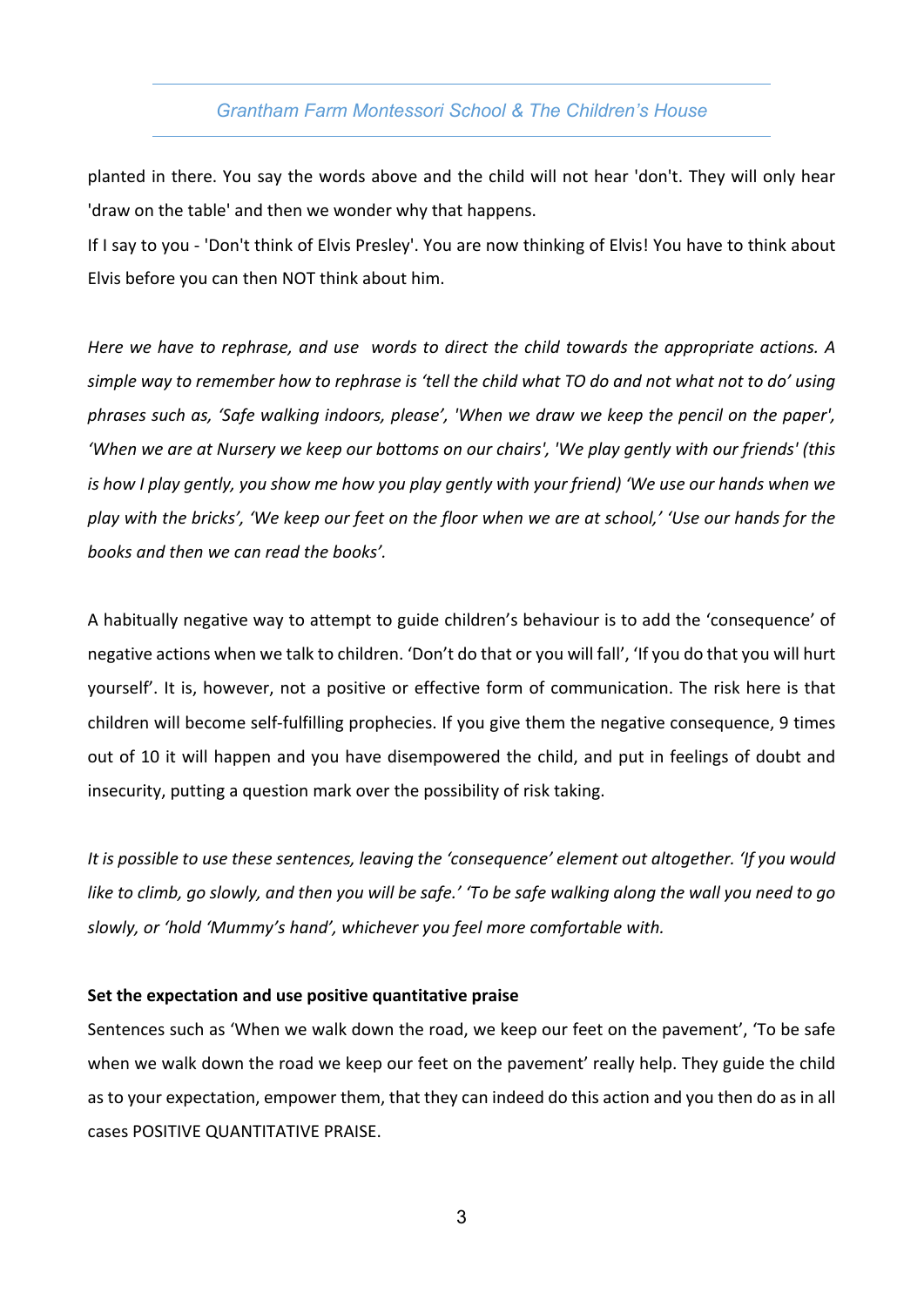'Thank you for keeping your feet on the pavement.' 'That's exactly how we walk down the road and stay safe'. Simple sentence structures can be used for a multitude of instances, e.g. carrying scissors: 'When we carry scissors we hold them like this and then we are safe', 'Can you show me how you hold the scissors to be safe?' 'That's exactly how we hold our scissors' or 'You're holding the scissors so beautifully.'

#### **The Children's House & Grantham Farm Classes (3yrs – 6yrs)**

Many of the strategies above will still apply in many instances and it is imperative to keep the same 'positive approach' to all scenarios. When a child is over two, has a better command of the spoken word and understands most verbal exchanges, there is a tendency to reduce the positive quantitative praise and our expectations of this now articulate, confident mover are high.

A child craves attention, especially when it has been so freely given in the first few years of life. A child does not discriminate between types of attention – it can be gained in a positive as well as a negative way. As much as possible ignore the negative behaviours, observe and praise for all those behaviours that you wish to see repeated.

Children develop and progress through a very dark wood, with no clearly defined pathway; they stumble upon the 'socially acceptable' ways of behaving by being told what NOT to do! We can show the children a much clearer way forward by using simple sentences, outlining expected behaviour and then praising the desired behaviour when it is achieved. The hardest part is trusting that ignoring some of the negative behaviours (when other children are not at risk) is okay.

It is at the 3 – 6 age that many of the expectations we have of the children should be questioned, asking ourselves 'Do they know the meaning of these words?' or 'Do they know what I mean by…' rather than taking it for granted that our words are understood. It is best to introduce the child to the concept first and then praise when the behaviour is achieved, for example: 'Bobby, would you like to play with John?' 'If I would like to play with John, say 'John please may I play with you?' 'Bobby can you ask John if you can play with him?' 'That is exactly how to ask John. What did John say?' If yes, then say 'Thank you John. Bobby would you say thank you to John and then you can go and join him on the mat'. If no – 'Thank you John. Bobby, John would like to play by himself today, so you can ask him another time, just as you have done today.' *Remember to respect the child who*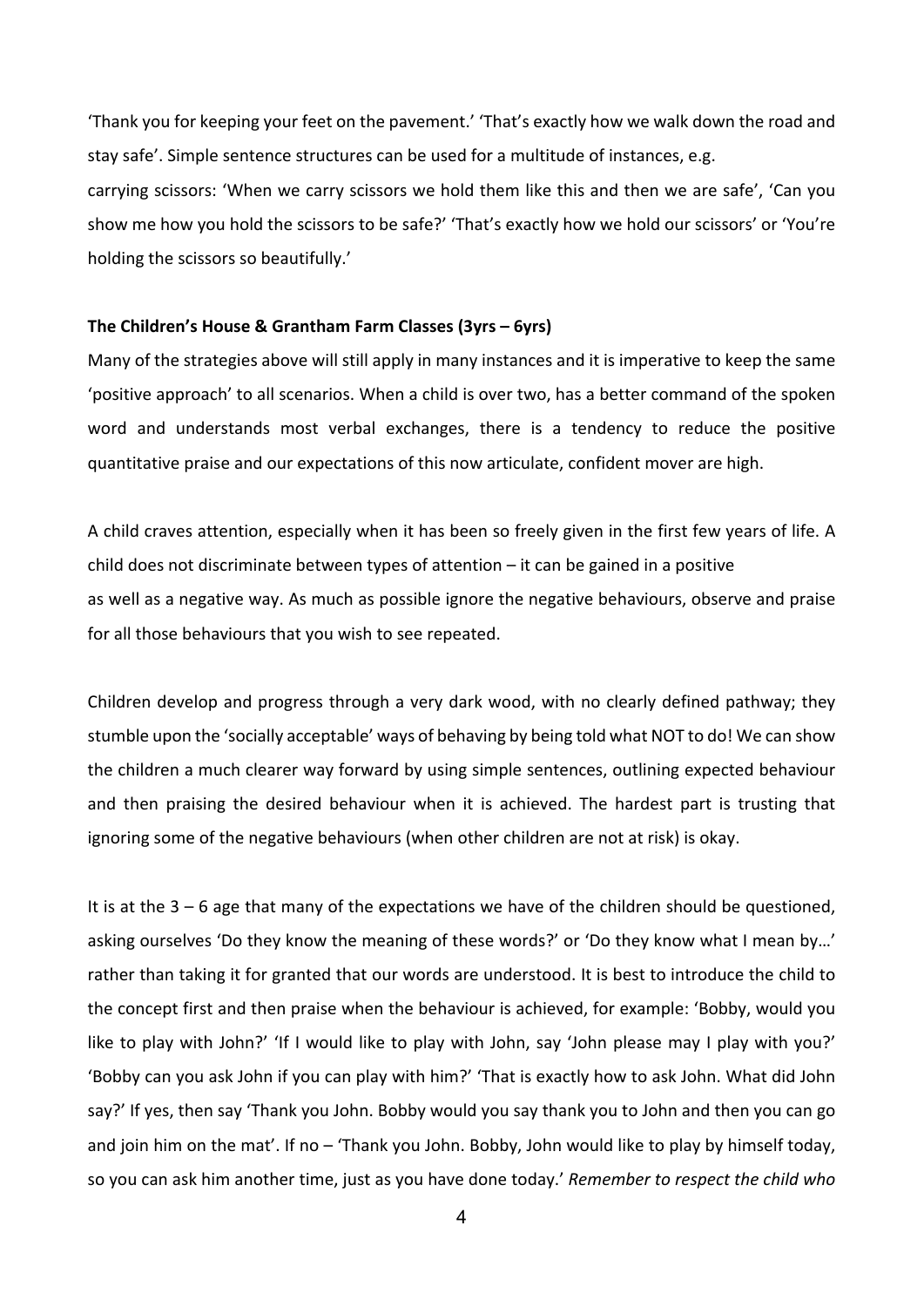# *Grantham Farm Montessori School & The Children's House*

*was playing by himself in the first place and empower him that it is okay to say 'No'. If someone asked me if they could help me in my kitchen I would definitely say 'No'.*

Before Bobby interacts with another child, you can now prompt him as he approaches another child 'Bobby, would you like to play with Jack?' 'You know how to ask Jack. How will you ask Jack if you can play with him?' and then ack That's exactly what I say when I would like to play with a friend, well done Jack'.

The other change at this stage is that when you have worked with the children in such a positive way and have introduced them to the expected ways of behaving and treating the environment and its resources, you can empower with the statement 'I know that you know….' For example, *'Bobby, I know that you know how to sit beautifully in the circle*, or, please show me how you sit beautifully, thank you for sitting so beautifully, that's exactly how we sit beautifully in the circle'. This string of sentences can be used for all manner of situations where you wish to redirect a child's energies, but wish to empower them and re-affirm your belief in their abilities. The words can remain the same and your intonation can vary depending on the child and the desired outcome.

As some children go from the unconscious mind into the conscious mind (3 years and over), they may require choices, 'Bobby I know that you can sit beautifully in the circle. Would you like to show me how you can sit beautifully in the circle?' (wait, be patient, give the child time to process and respond to your request). 'If you are not going to sit in the circle then we will sit here together and watch what all the children are doing.' 'Are you ready now to join all the other children?' 'I knew that you knew how to sit in the circle beautifully'. This works on the premise that all children are social beings and would like to be doing what the rest of the group is doing.

'Bobby I know that you know how to play with the sand beautifully. When we play with the sand we keep it all in the sand pit' or 'Please keep the sand in the sandpit'. 'If you'd like to play with the sand then we keep it in the sand pit'. Giving the child a choice about how to behave is a powerful tool, 'You can play in the sand pit beautifully or come and sit with me? What would you like to do?' Bobby will either start playing appropriately with the sand to which you can praise his behaviour, or he will

5